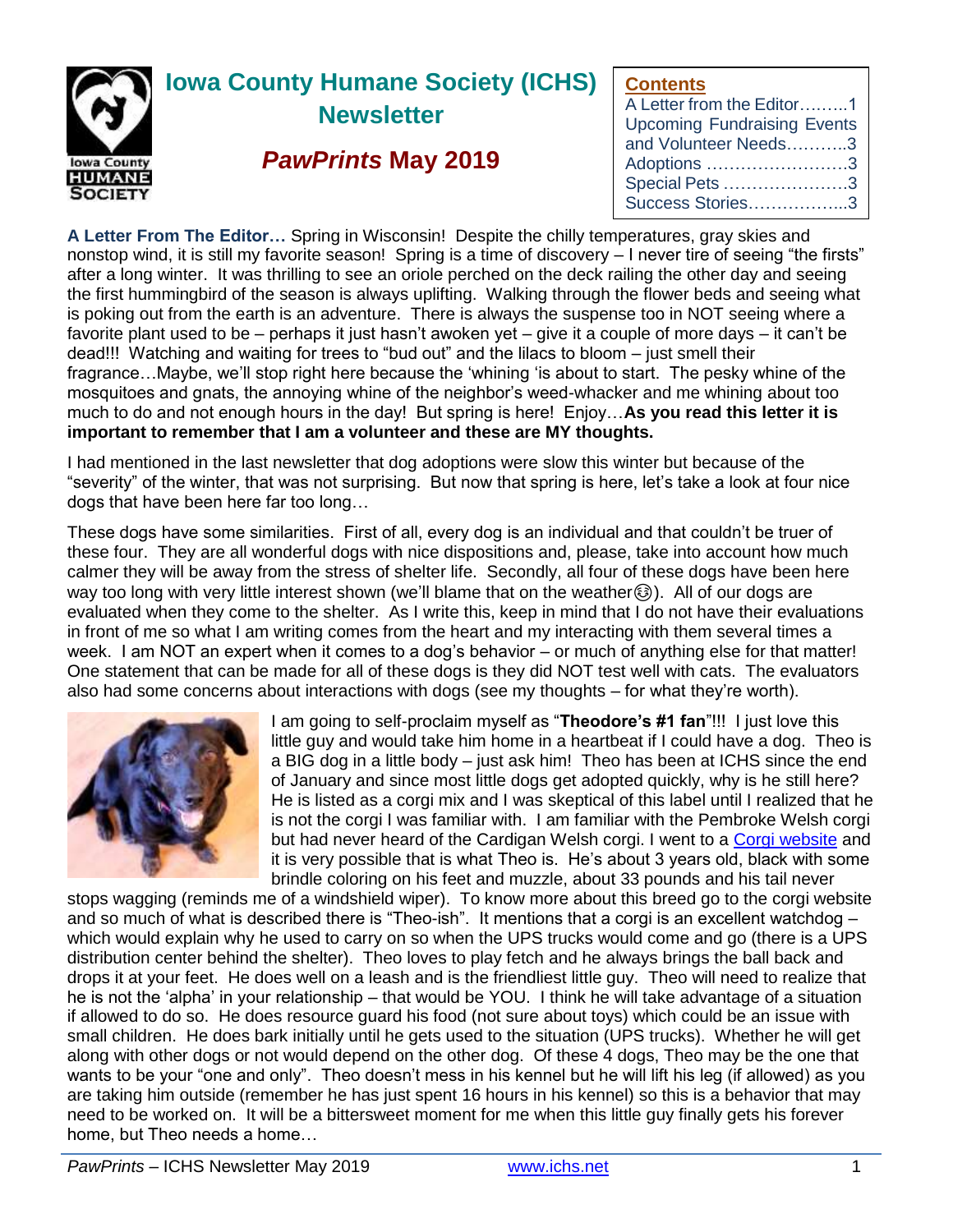

**Zoey** is a 2 year-old heeler mix and has been at ICHS since December. Although I know nothing of her past, the ICHS website mentions that she was at a different shelter and had lived in a few different homes – and she is only two. She loves to play fetch. She has a large red Jolly egg that she plays with and it is so funny to see her chase that while having a tennis ball in her mouth! Zoey has so much energy and she does show signs of stress living here at the shelter. Zoey could really use a job; I think she would be a great jogging partner (does great on a leash). Zoey wants to chase everything that moves so there are some obstacles to overcome before she could jog by your side. She is like Theo in that she has to mind everyone else's business so this is a cause for concern. She doesn't do well with other dogs however she might possibly be OK with the right dog in a home

setting. Zoey does need someone who has the time and patience to spend with her and someone who is willing to work with her. Depending on your expertise, you may need some professional help to get her settled into a routine. Zoey is a very smart dog (catches on quickly) but shelter living isn't good for her (nor any dog). Not just any family will work for Zoey, but Zoey needs a home…



**Bobbie Sue** has been at ICHS since August of last year. She is about 4 years old and has had a few litters of puppies (she came to us with 4 puppies). I have to smile at her picture – she looks so slim and trim but she is now a bit 'portly' coming in at 70 pounds. Bobbie Sue enjoys her walks – she ambles along with her nose to the ground. She doesn't play or do much of anything else. She would be a great "couch potato" (in addition to a couple of nice, lengthy walks each day). Bobbie Sue is very timid – if she doesn't know you, she will want nothing to do with you. After all of this time, when a new volunteer tries to take her out, she cowers in her cage. If the volunteer insists, she will reluctantly go along but her tail will be

tucked between her legs and she won't look very enthused! Bobbie Sue has just recently decided that kennel living is not for her and she has been doing a great job escaping from her kennel. She hasn't wandered off but nevertheless this is a concern for anyone who might want to take this sweet hound home. At the moment she cannot be outside without supervision so needless to say, she isn't out as much as she should be. I think Bobbie Sue would get along with the right dog – probably a male. Although she does bark and makes a big ruckus with the other dogs, it's all for show – she is a submissive dog. Bobbie Sue is such a sweet dog and she needs a home...



**Maddie** is a 4 year-old Husky mix who has been with us since last November. She is so adoptable so we'll blame the winter weather for her still being here. Because of her larger size, she may not do well with small children. She loves to play and does well on a leash. She lived on a farm until she came here, but like Bobbi e Sue, I think she could also be a couch potato as long as she had daily walks and some play time. For those of you who remember Jersey (Dobie mix), she reminds me a lot of her. I bring that up because Jersey adjusted well to apartment living and Maddie might also (granted a big backyard would be nice). Maddie has shown that she would like to romp with other dogs, but with limited staff/volunteers, it can be difficult to find the time to supervise dogs –

at least initially. Maddie loves people and aims to please. If you're looking for a larger dog – here she is, and by the way, she needs a home…

OK, so there you have it! Maddie is pretty much good to go, but the others do present a bit of a challenge. Are YOU up for it? Please spread the word… **If you have any suggestions or ideas about the content of PAWPRINTS, please contact me, Terri Davis, at [roadhogbiker@gmail.com](mailto:roadhogbiker@gmail.com)**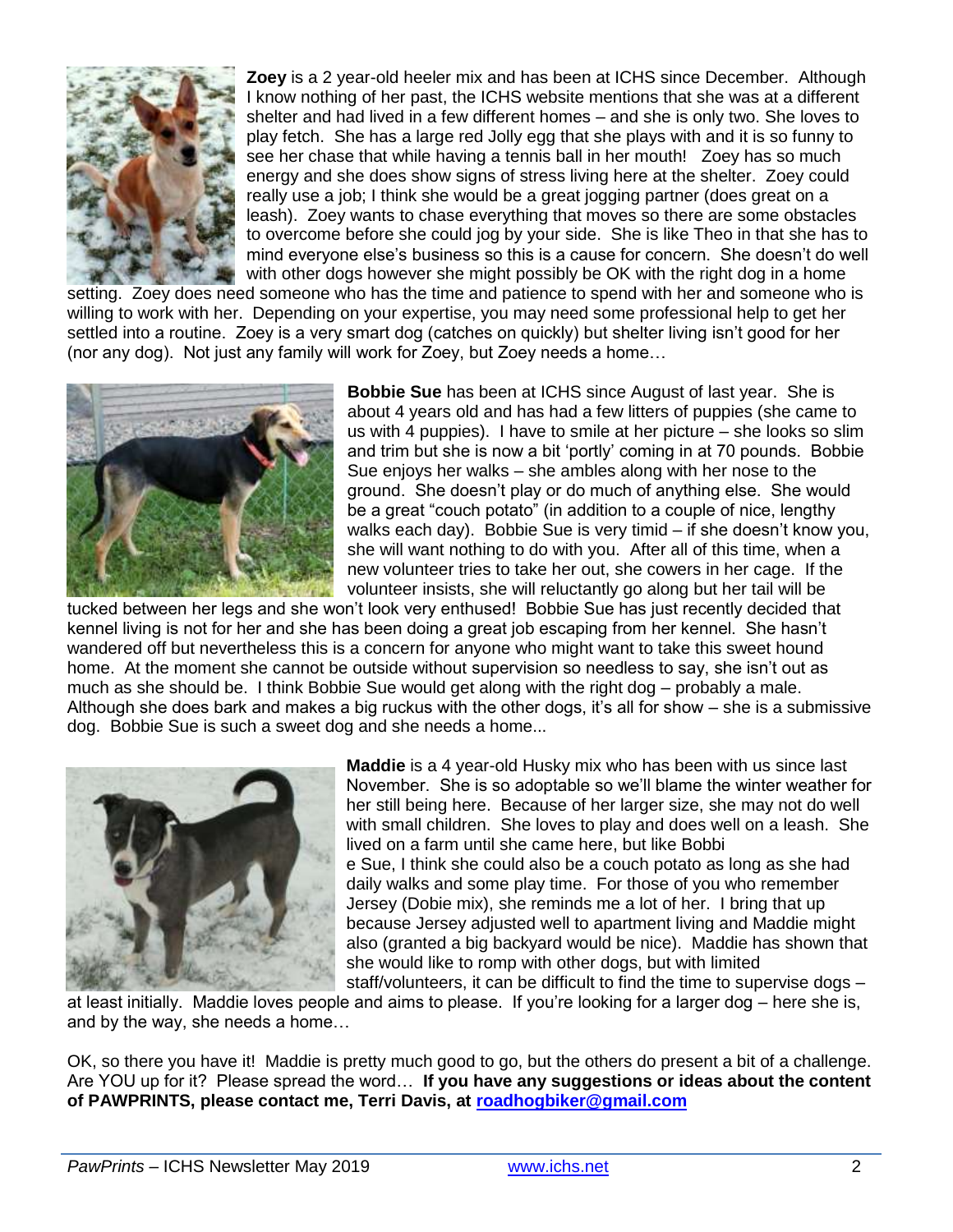## **Upcoming Fundraising Events and Volunteer Needs**

Just a reminder that ICHS is always looking for volunteers to help with the planning and implementation of our fundraisers. Our goal is to have enough volunteers so that each individual would only have to help plan and/or work at one event per year. So…if you would like to get involved with the planning and organizing of 2019's fundraisers, please contact Joen at [outreach@ichs.net](mailto:outreach@ichs.net) for more details. We hope to hear from you!!! And, of course, the cats and dogs are always on the lookout for people to spend quality time with them!!! For more information on **volunteer opportunities**, please visit the [ICHS website.](http://www.ichs.net/volunteer-help/volunteer/)

**Friday, June 14th - ICHS Best Ball Golf Outing** will be held at the Deer Valley Golf Course in (7899 Hwy 18 & 151) Barneveld, WI with check-in at 9AM and a 10AM shotgun start. The cost is \$60 per person and includes 18 holes with cart, lunch, prizes and a donation to benefit ICHS. **Deadline to register is June 6th.** To register you can pick up a form at the shelter or [download one here.](https://ichs.net/files/2915/5796/8031/ICHS_Golf_Outing_form.pdf) If you would like to sponsor a hole please contact Joen Meylor at [outreach@ichs.net.](mailto:outreach@ichs.net)

|                                   |             | <b>March</b> |           |           |                | <b>April</b>  |             |
|-----------------------------------|-------------|--------------|-----------|-----------|----------------|---------------|-------------|
|                                   | <b>Cats</b> |              |           |           | <b>Dogs</b>    | <b>Cats</b>   | <b>Dogs</b> |
| Ms. Frizzle                       | Charlie     | Stanley      | Rhoda *+  | Crepe හි+ | <b>Bennett</b> | Hobbit        | Hogan       |
| Clinton                           | Wally       | Noodles +    | Ponzu +   | Lefse හි+ |                | Korbin        | Coter       |
| Archer                            | Courtney    | Miso +       | Wasabi +  |           |                | Brownie &     | Nilla       |
| Mary $*$ &                        | Margie      | Leela +      | Oprah *+  |           |                | Tweed ③       |             |
| Twinkle*                          | Favi        | Brockney +   | Banksy *+ |           |                | Jansen        |             |
| Nala                              | Squirrel    | Phylis *+    | Noah +    |           |                | <b>Bandit</b> |             |
| $*$ = kitten                      |             |              |           |           |                |               |             |
| $+$ = transferred to Angel's Wish |             |              |           |           |                |               |             |

#### **March & April Adoptions**

+ = transferred to Angel's Wish

☺ = denotes animal has been at ICHS for over a year/was on the Top Ten list/has special needs/or is elderly

## **Special Pets**

We all know that all animals are 'special' but the animals featured in this section are indeed special. These are 'special needs' animals. The special person/family who adopts one of these animals knows that this may/may not be the long-term relationship which we hope for when we open our hearts and homes to a new family member. These animals' 'forever homes' with us may be just for a short time before they move on…But, nevertheless, these animals need a home and a loving family just as we all do. Are you possibly the family that could provide a home for one of these animals? If not, do you know of a family who could provide a loving home for these animals? If so, please come out to ICHS and find out more about these animals from the ICHS staff.

## **FIV Kitty – No FIV kitties at the moment**☺

## **FeLV Kitties – No FeLV kitties at the moment**☺

## **Success Stories**

I need your help if I am to continue to feature the success stories which begin the moment your adopted companion chooses you. If you would be interested in sharing your pet's story in the newsletter, please email me at [roadhogbiker@gmail.com.](mailto:roadhogbiker@gmail.com)



Hi Amy (Angel's Wish xfer), My names is Mykenzie, I adopted **Leela** on March 30. We went to the vet early last week and he said everything looked great, and that Leela was an incredible cat. Her and my other cat Freya are starting to tolerate each other already!